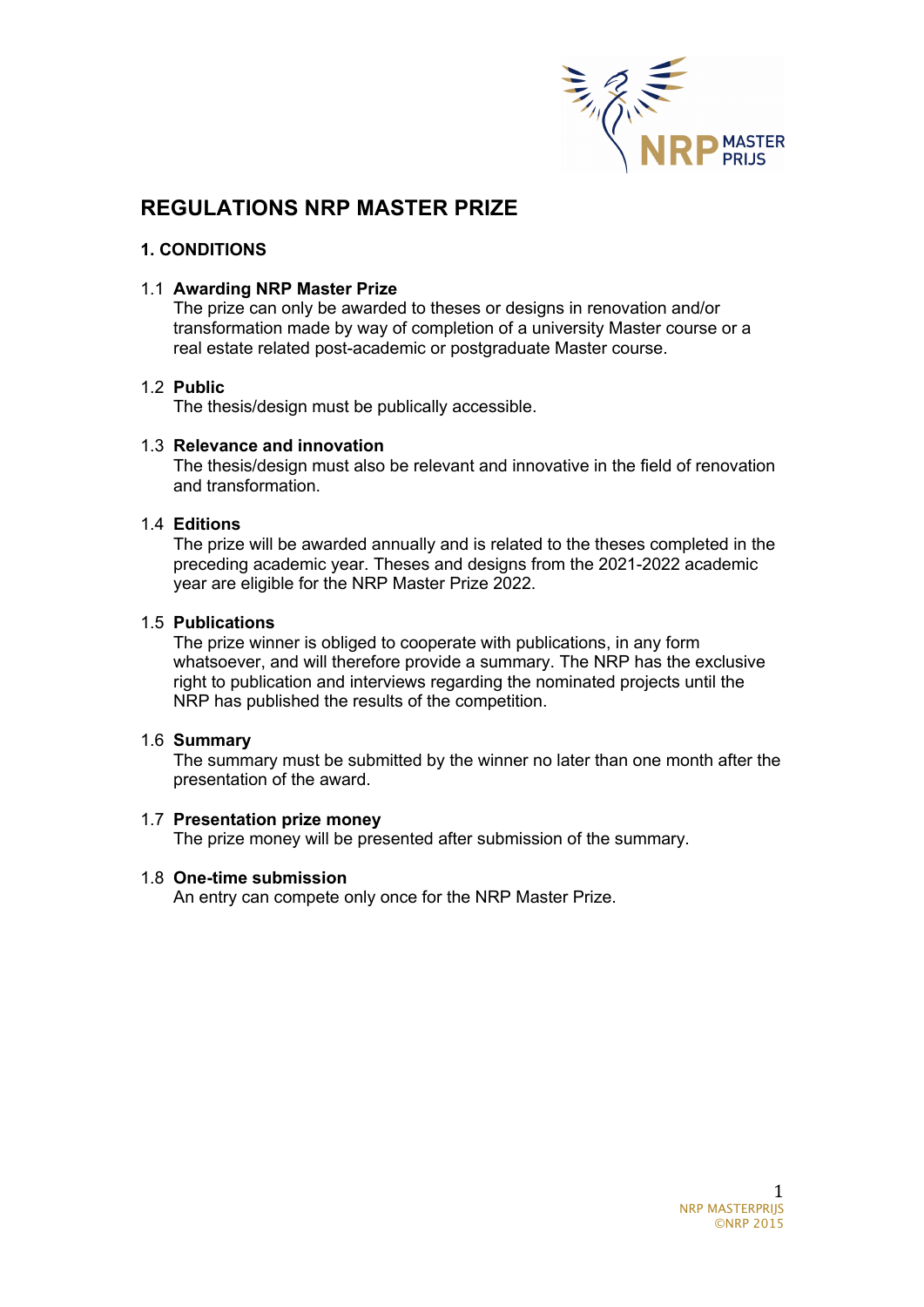

## **2. SUBMISSIONS**

### 2.1 **Work piece**

The submission is the work piece with which the candidate wishes to be eligible for winning the NRP Master Prize.

#### 2.2 **Admissible declaration**

The submission must comply with the conditions as specified in these regulations and is eligible as submission only if the NRP has tested it and declared it as admissible. The submission will then be further assessed by the jury.

#### 2.3 **Submitter**

- Submitter is the author of the proposed thesis to be assessed or creator of the design.
- The submitter is the graduate student, trainee or collaboration of students/trainees that submits the thesis/design to the jury of the NRP Master Prize and has been declared admissible by NRP.
- The submitter can only be a natural person.

## 2.4 **Collaboration**

Should the submitter take the form of a collaboration as mentioned above, the persons involved, all in the capacity of a graduated student or trainee, must have made a direct substantive contribution to the realisation of the submission. The individual contribution of each member of such a collaboration must be demonstrated in writing to the jury.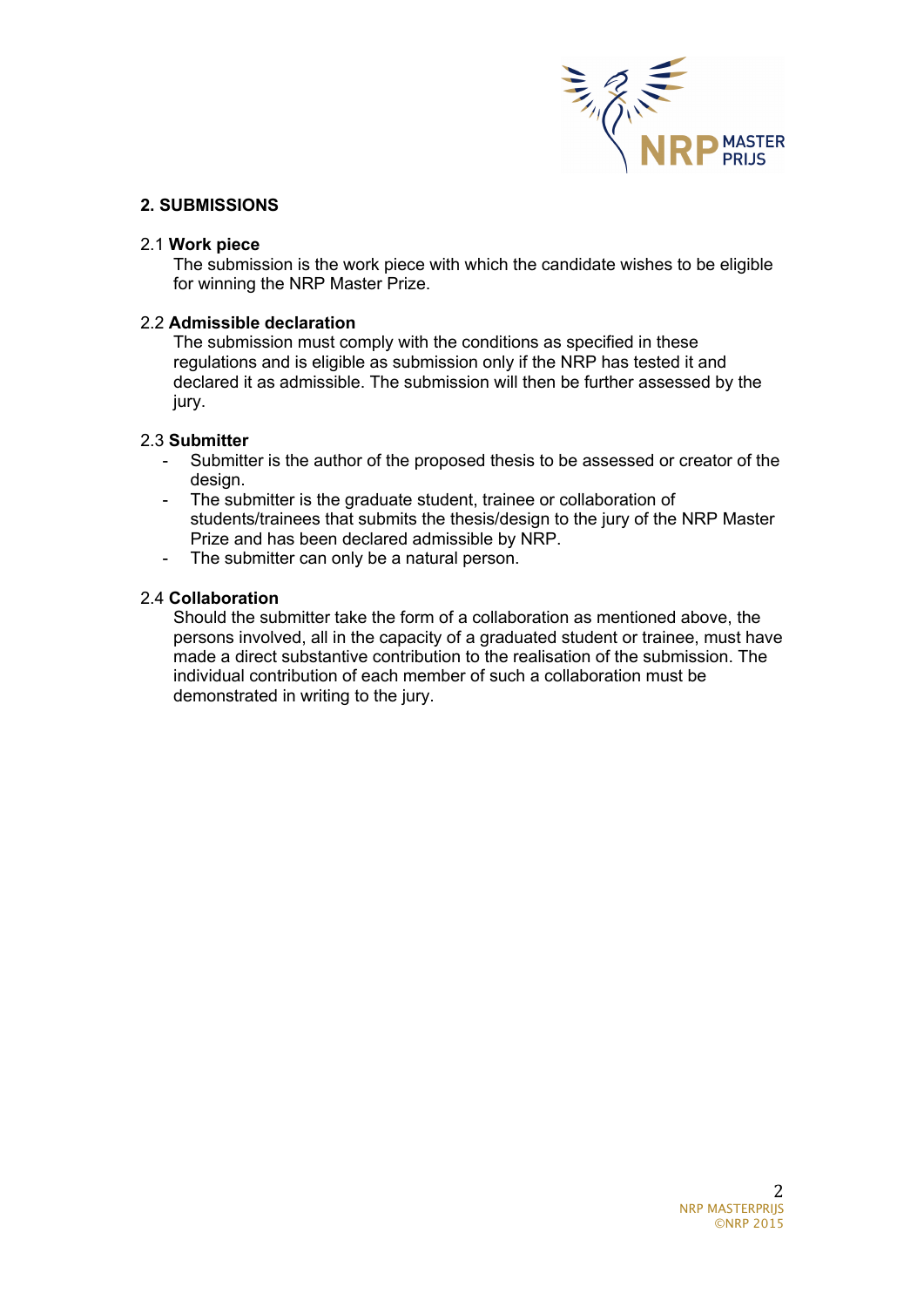

# **3. SUBMISSION**

# 3.1 **Digital**

The thesis/design must be submitted digitally. The pages must be numbered.

# 3.2 **Required documents**

The submission must include:

- a list of the **names** of the student(s) or trainee(s) involved, and the study supervisor(s), including the permanent correspondence address and the telephone number where the contact person can be reached;
- a **written explanation** (recommendation) of no longer than 500 words from the responsible supervisor of the educational institute or organisation involved. This must also include a clear substantiation of the relevance with regard to the specified criteria;
- if the submission only consists of a presentation or illustrations, a written explanation of 2 A4 must be included;
- a summary of the thesis/design of a maximum of 2 A4;
- an overview of the submitted documents.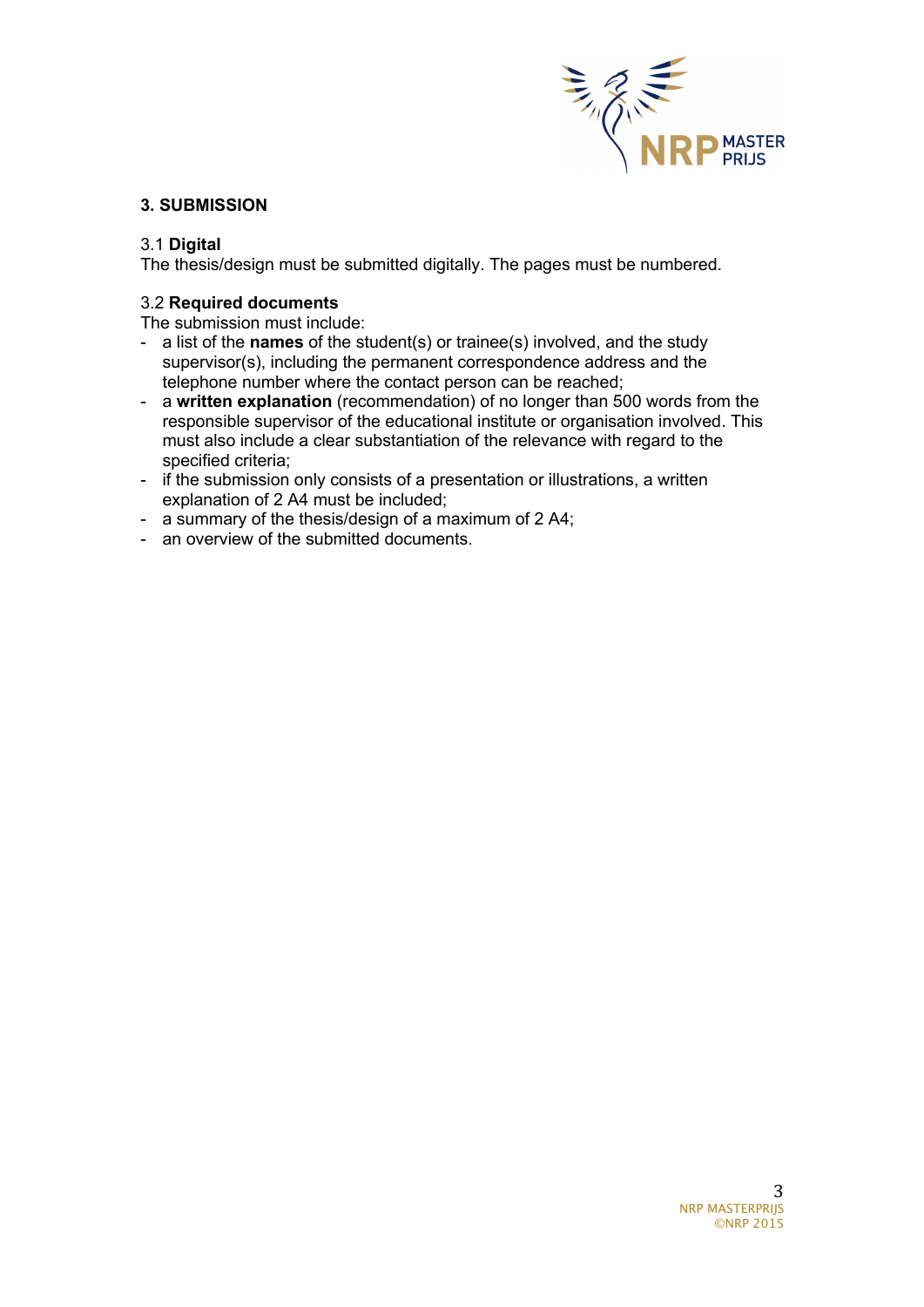

### **4. NOMINEES AND PRIZE WINNERS**

#### 4.1 **Nominees**

A submission – and thereby the submitter involved – is classed as nominated if it is selected by the jury as eligible to compete for the NRP Master Prize.

4.2 Up to three nominations can be made by the jury.

#### 4.3 **Nomination prizes**

The non-winners of the NRP Master Prize (the remaining 2 nominees) will receive nomination prizes.

#### 4.4 **Prize money**

The amount to be awarded will be determined anew each year and made known via the website. The prize money in 2021 is: € 3000 for the first prize, € 2000 for the second prize and € 1000 for the third prize.

#### 4.5 **Not awarding prizes**

If there is appropriate reason, the decision can be made not to award a first prize and/or fewer nomination prizes in a particular year.